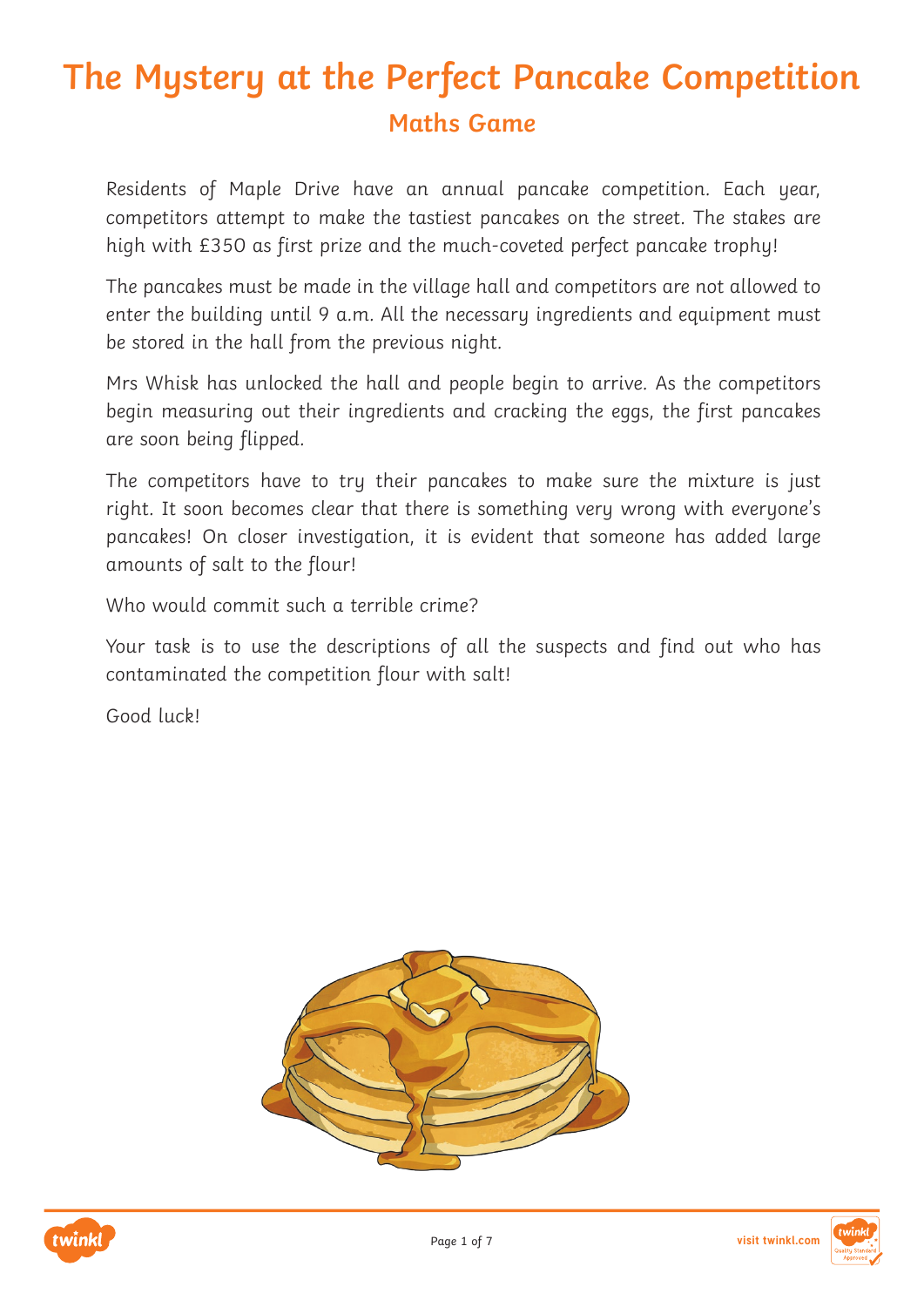| <b>Name</b>            | M/F | <b>Tall or</b><br>Short? | Hair<br>Colour | <b>Favourite Pancake Topping</b> | Age |
|------------------------|-----|--------------------------|----------------|----------------------------------|-----|
| Asha Ate               | F   | tall                     | blonde         | blueberry and strawberry         | 23  |
| <b>Bartek Batter</b>   | M   | tall                     | black          | maple syrup                      | 40  |
| Chrissie Circle        | F   | short                    | red            | banana and yoghurt               | 66  |
| Darrell Disc           | M   | tall                     | brown          | chocolate sauce                  | 53  |
| Edith Egg              | F   | tall                     | brown          | banana and yoghurt               | 29  |
| Fathi Flip             | M   | short                    | black          | blueberry and strawberry         | 61  |
| Graham Gobble          | M   | tall                     | brown          | banana and yoghurt               | 45  |
| Hina Hob               | F   | short                    | black          | chocolate sauce                  | 20  |
| Isaac Ingredients      | M   | tall                     | red            | maple syrup                      | 52  |
| Jai Jam                | M   | tall                     | black          | blueberry and strawberry         | 57  |
| Sara Sauce             | F   | tall                     | brown          | banana and yoghurt               | 62  |
| Lisa Lemon             | F   | tall                     | red            | chocolate sauce                  | 28  |
| Meena Mix              | F   | tall                     | brown          | banana and yoghurt               | 36  |
| Tia Tasty              | F   | short                    | brown          | banana and yoghurt               | 48  |
| Oliver Oeufs           | M   | short                    | brown          | blueberry and strawberry         | 31  |
| Phoebe Pan             | F   | short                    | black          | chocolate sauce                  | 57  |
| Harvey Heat            | M   | tall                     | brown          | chocolate sauce                  | 60  |
| Rita Round             | F   | tall                     | blonde         | blueberry and strawberry         | 55  |
| Steve Shrove           | M   | short                    | black          | maple syrup                      | 32  |
| <b>Terrence Topper</b> | M   | tall                     | brown          | chocolate sauce                  | 68  |
| Una Underside          | F   | tall                     | brown          | chocolate sauce                  | 33  |
| <b>Mary More</b>       | F   | short                    | blonde         | banana and yoghurt               | 64  |
| Wesley Whisk           | M   | tall                     | red            | maple syrup                      | 53  |
| Yvonne Yoghurt         | F   | tall                     | brown          | chocolate sauce                  | 61  |
| Frankie Flour          | М   | short                    | black          | banana and yoghurt               | 66  |
| Abbas Awesome          | M   | tall                     | red            | maple syrup                      | 58  |
| Bridget Brunch         | F   | tall                     | brown          | banana and yoghurt               | 35  |
| <b>Clare Cooker</b>    | F   | tall                     | brown          | chocolate sauce                  | 49  |
| Dominika Delicious     | F   | short                    | black          | chocolate sauce                  | 28  |
| Erik Edible            | M   | short                    | brown          | blueberry /strawberry            | 50  |



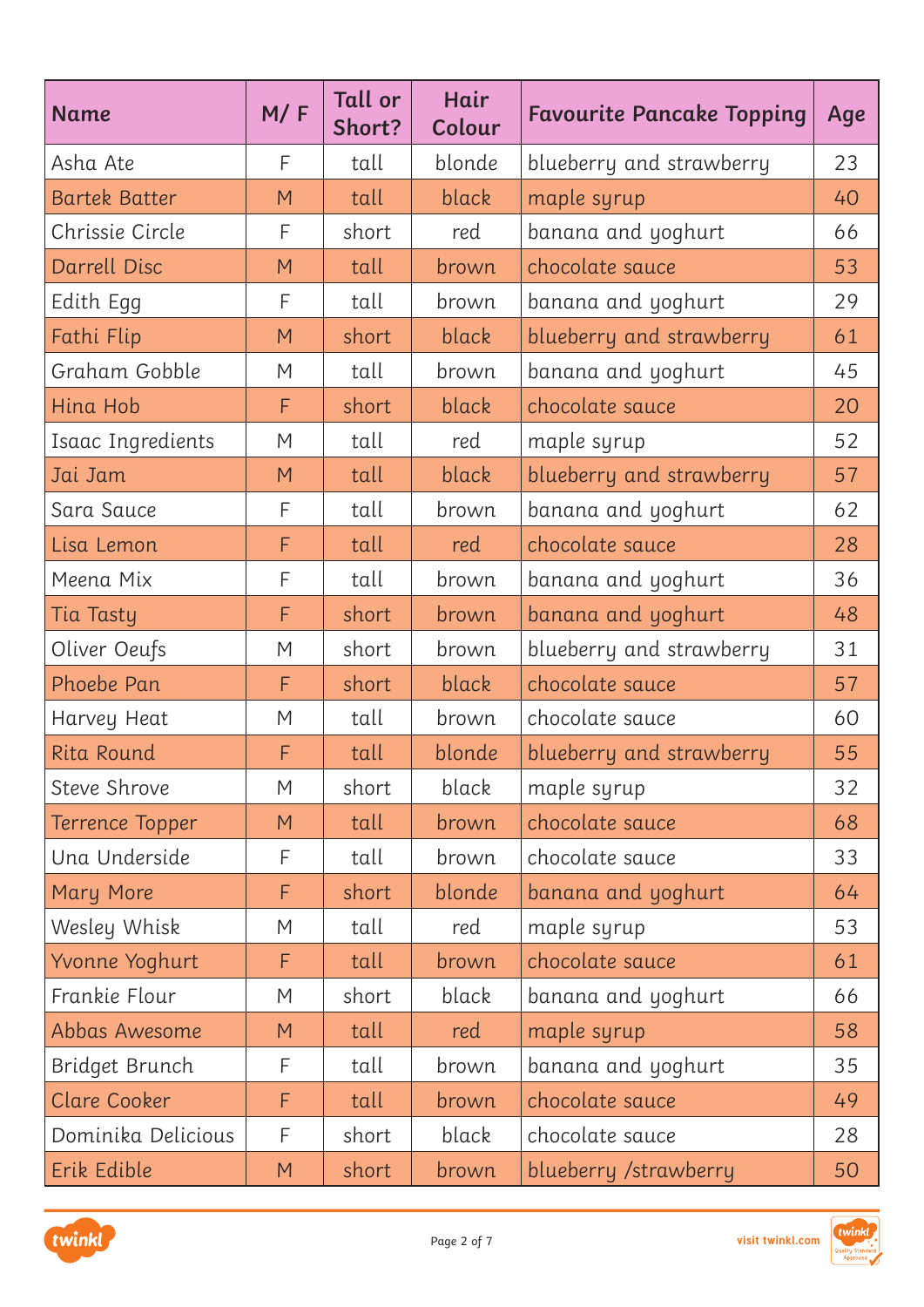### **Clue 1**

# **More Pancakes, Anyone?**

For each number in the pancakes, find the number in the table which is 10 or 100 more or less. Then, circle the answer in the box and rearrange the words to solve the first clue.

| 26     | 307    | 921<br>555 | 278    | 199 |
|--------|--------|------------|--------|-----|
| $-727$ | 485    | 833<br>672 | 450    | 297 |
|        | 912    | 827        | 297    |     |
|        | did    | $\alpha$   | ladder |     |
|        | 126    | 277        | 772    |     |
|        | reach  | hair       | to     |     |
|        | 733    | <b>550</b> | 990    |     |
|        | did    | not        | banana |     |
|        | 287    | 495        | 268    |     |
|        | need   | pancake    | the    |     |
|        | 1021   | 762        | 545    |     |
|        | pirate | tall       | the    |     |
|        | 845    | 99         | 206    |     |
|        | under  | salt       | black  |     |

Answer to clue 1:

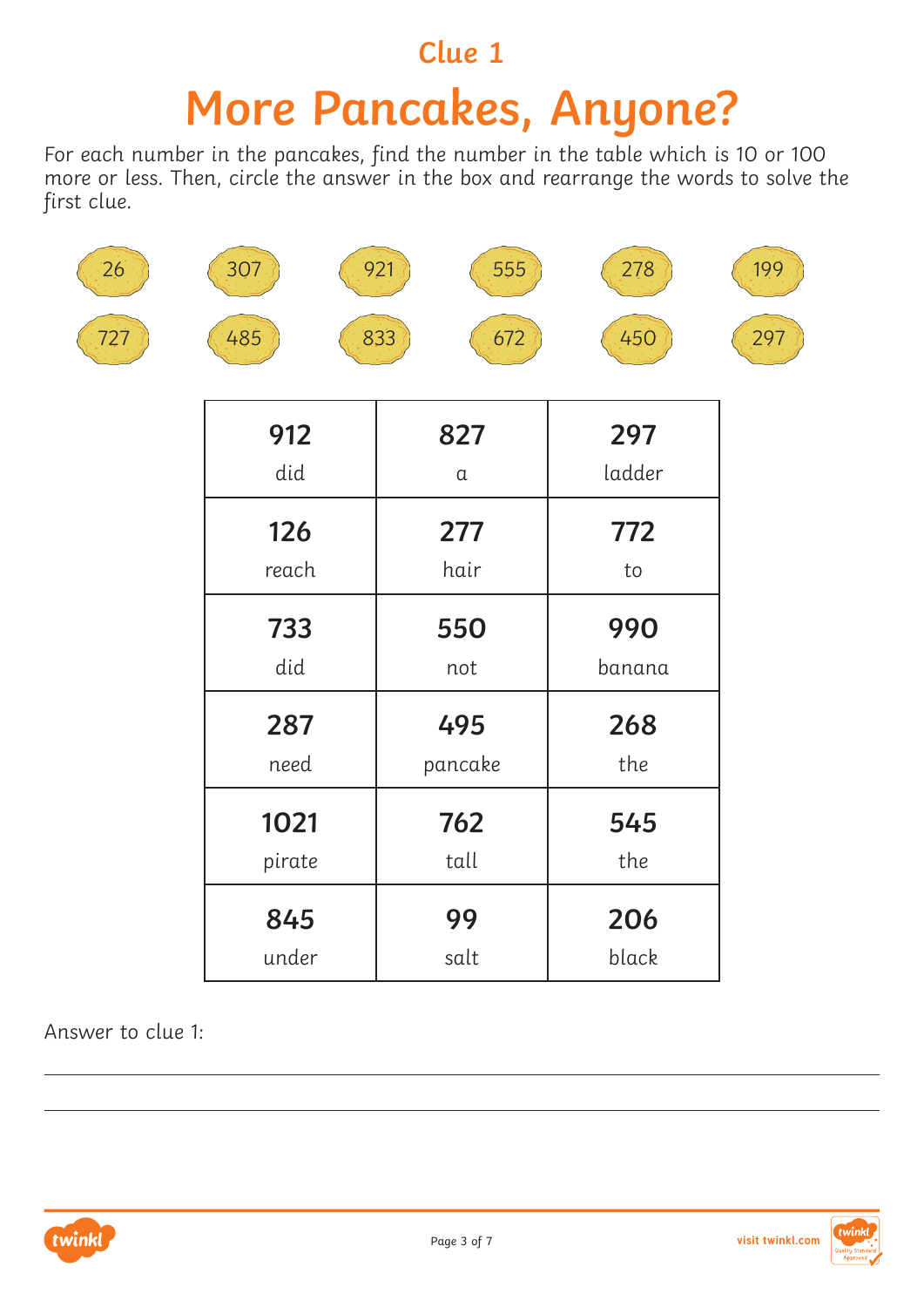## **Clue 2 Matching Pancakes**

What is the value of the underlined digits? Rearrange the words in the matching pancakes to solve clue 2.



Answer to clue 2:



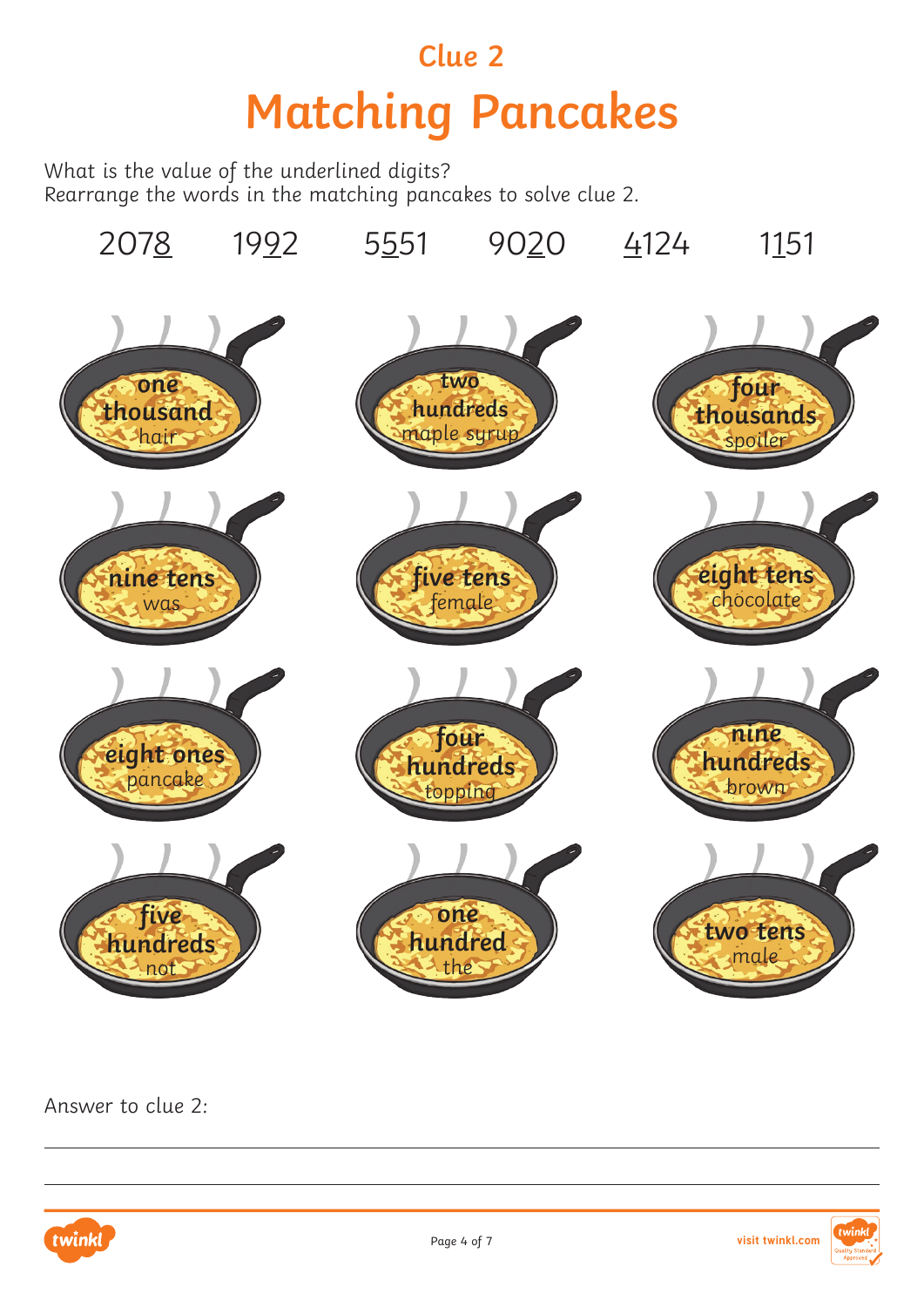## **Clue 3**

# **Spell It Out!**

| $\mathbf a$  |             | C  | d  | $\boldsymbol{e}$ |    | $\boldsymbol{g}$ | h             |    |    |                |    | m  |
|--------------|-------------|----|----|------------------|----|------------------|---------------|----|----|----------------|----|----|
| $\Omega$     |             | っ  | 40 | 18               | 11 | 28               | $\mathcal{R}$ | 24 | 50 | 20             | 13 | 62 |
|              |             |    |    |                  |    |                  |               |    |    |                |    |    |
| $\mathsf{n}$ | $\mathbf 0$ |    | a  |                  | S  |                  | u             |    | W  | X              | y  |    |
| 112          | 208         | 14 | 19 | 5                | 12 | 8                |               |    |    | $\overline{O}$ | 30 | 99 |

|                                                     | answer | letter |
|-----------------------------------------------------|--------|--------|
| The number of eights in 24                          |        |        |
| $× 4 = 36$                                          |        |        |
| The next multiple in the sequence: 18, 20, 22, ____ |        |        |
| Which digit is in the tens column? 258              |        |        |
| Number of tens in one hundred                       |        |        |
| $137 - 128$                                         |        |        |
| $\frac{1}{4}$ of 48                                 |        |        |
| Which digit is in the hundreds column? 736          |        |        |
| $40 \div 8$                                         |        |        |
| $52 \times 4$                                       |        |        |
| 120 :<br>$= 12$                                     |        |        |
| $421 - 309$                                         |        |        |

Answer to clue 3:

. \_\_\_\_ \_\_\_ /\_\_\_\_ \_\_\_\_ \_\_\_ /\_

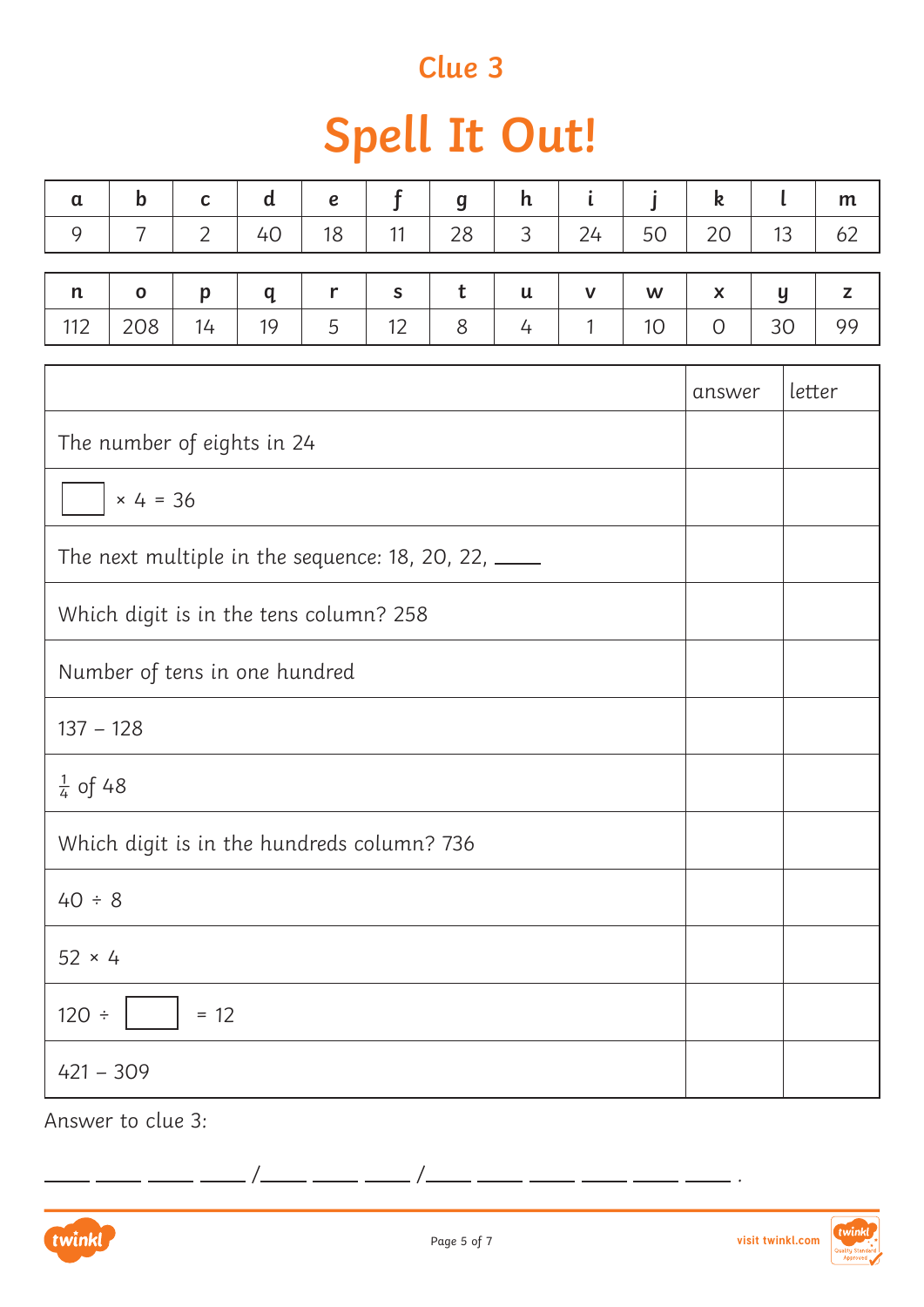## **Clue 4 Missing Numbers**

Put the missing numbers on the number lines. Then, rearrange the words in the table to solve the clue.



Answer to clue 4:



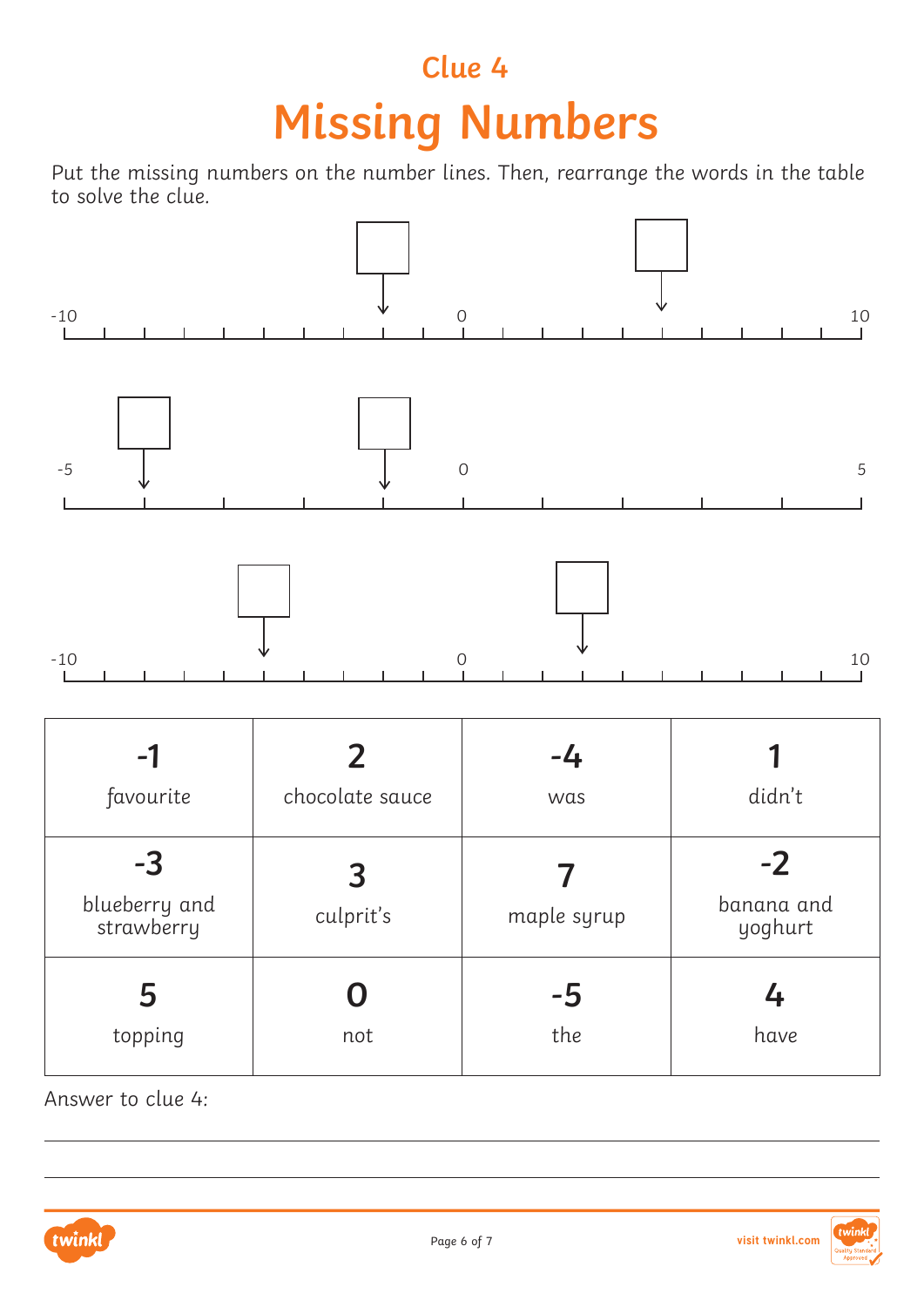### **Clue 5**

# **Pancake Maze**

Follow the path identifying the multiples of either the two, four or eight times tables, and find out which decade the culprit's age is in.

| start         | 13 | 21             | 35 | 19             | $11\,$ | 9              | 22             |
|---------------|----|----------------|----|----------------|--------|----------------|----------------|
| 24            | 32 | 27             | 14 | 66             | 18     | 5              | 30             |
| 27            | 16 | 40             | 19 | 42             | 14     | 33             | 24             |
| 15            | 17 | 12             | 16 | 17             | 84     | 19             | 14             |
| 29            | 31 | 33             | 20 | 36             | 29     | 15             | $\overline{2}$ |
| 18            | 19 | 37             | 11 | 48             | 13     | 26             | 12             |
| 90            | 72 | 35             | 65 | 44             | $8\,$  | 21             | 33             |
| 95            | 75 | 27             | 17 | 13             | 64     | $\overline{4}$ | $8\,$          |
| 80            | 21 | 36             | 24 | 21             | 85     | 23             | 56             |
| 88<br>forties | 24 | 36<br>thirties | 82 | 48<br>twenties | 92     | 41             | 72<br>sixties  |

#### **Answer to clue 5:**

The culprit is in their .

Have you solved the mystery of the pancake saboteur?

It was .

twinkl

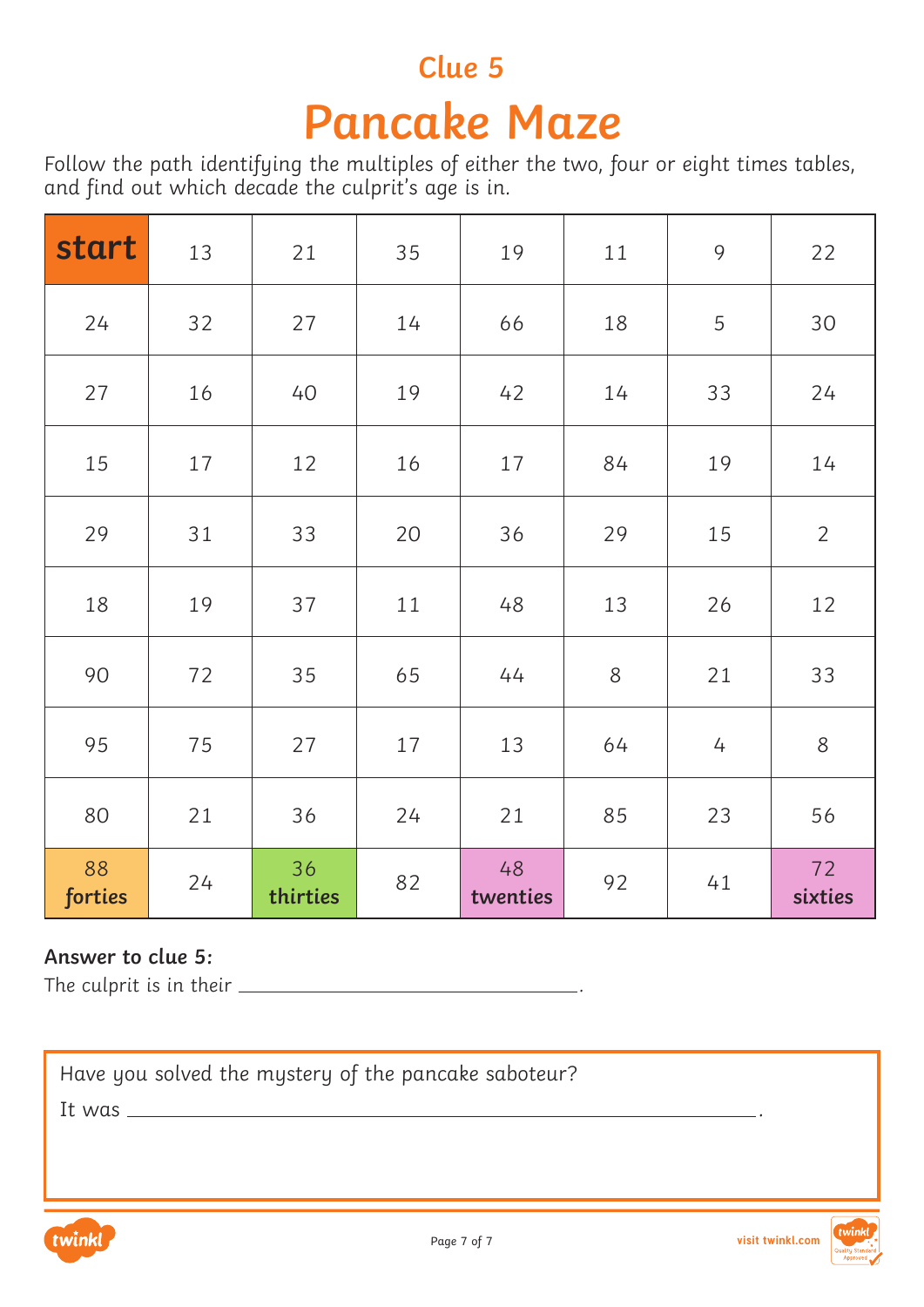## The Mystery at the Perfect Pancake Competition **Answers**

#### **Clue 1 More Pancakes, Anyone?**

|                | 827<br>$\alpha$ | 297<br>ladder |
|----------------|-----------------|---------------|
| 126<br>reach   |                 | 772<br>to     |
| 733<br>did     | 550<br>not      |               |
| 287<br>need    | 495<br>pancake  | 268<br>the    |
| 1021<br>pirate |                 | 545<br>the    |
|                | 99<br>salt      |               |

**Clue 2 Matching Pancakes**



**The pancake spoiler was not male.**

Answer to clue 1:

**The pancake pirate did not need a** 

**ladder to reach the salt.**

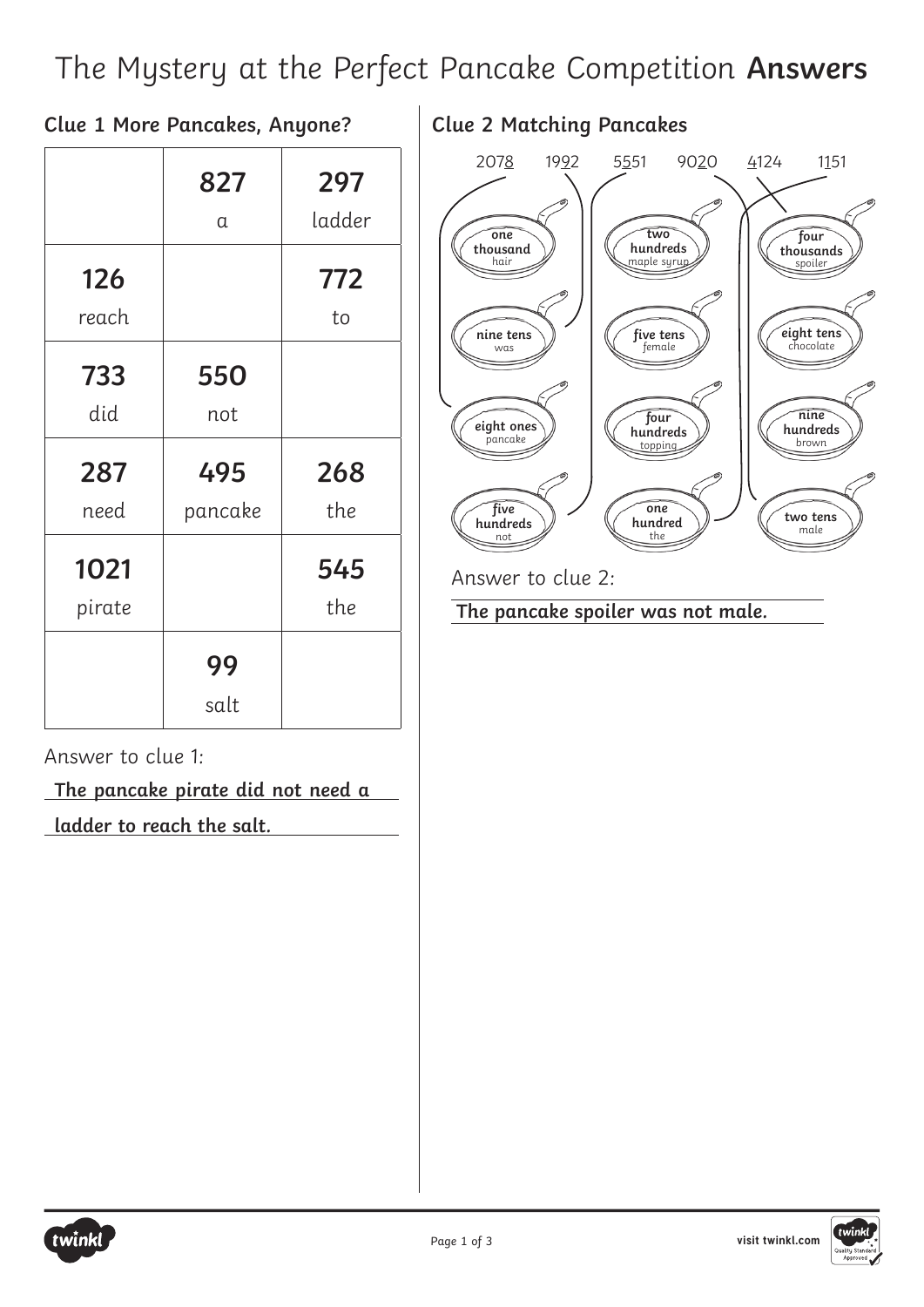## The Mystery at the Perfect Pancake Competition **Answers**

### **Clue 3 Spell It out!**

|                                                                | answer         | letter        |
|----------------------------------------------------------------|----------------|---------------|
| The number of eights in 24                                     | 3              | h.            |
| $× 4 = 36$                                                     | 9              | $\mathbf a$   |
| The next multiple in the sequence: $18$ , $20$ , $22$ , $\_\_$ | 24             |               |
| Which digit is in the tens column? 258                         | 5              | r             |
| Number of tens in one hundred                                  | 10             | W             |
| $137 - 128$                                                    | 9              | $\mathfrak a$ |
| $\frac{1}{4}$ of 48                                            | 12             | S             |
| Which digit is in the hundreds column? 736                     | $\overline{7}$ | $\mathbf b$   |
| $40 \div 8$                                                    | 5              | r             |
| $52 \times 4$                                                  | 208            | $\mathbf 0$   |
| 120 :<br>$= 12$                                                | 10             | W             |
| $421 - 309$                                                    | 112            | n             |

Answer to clue 3: **Hair was brown**

#### **Clue 4 Missing Numbers**

| $-1$<br>favourite |                | $-4$<br>was |                               |
|-------------------|----------------|-------------|-------------------------------|
|                   | 3<br>culprit's |             | $-2$<br>banana and<br>yoghurt |
| 5                 |                | -5          |                               |
| topping           |                | the         |                               |

Answer to clue 4: **The culprit's favourite topping was banana and yoghurt.**